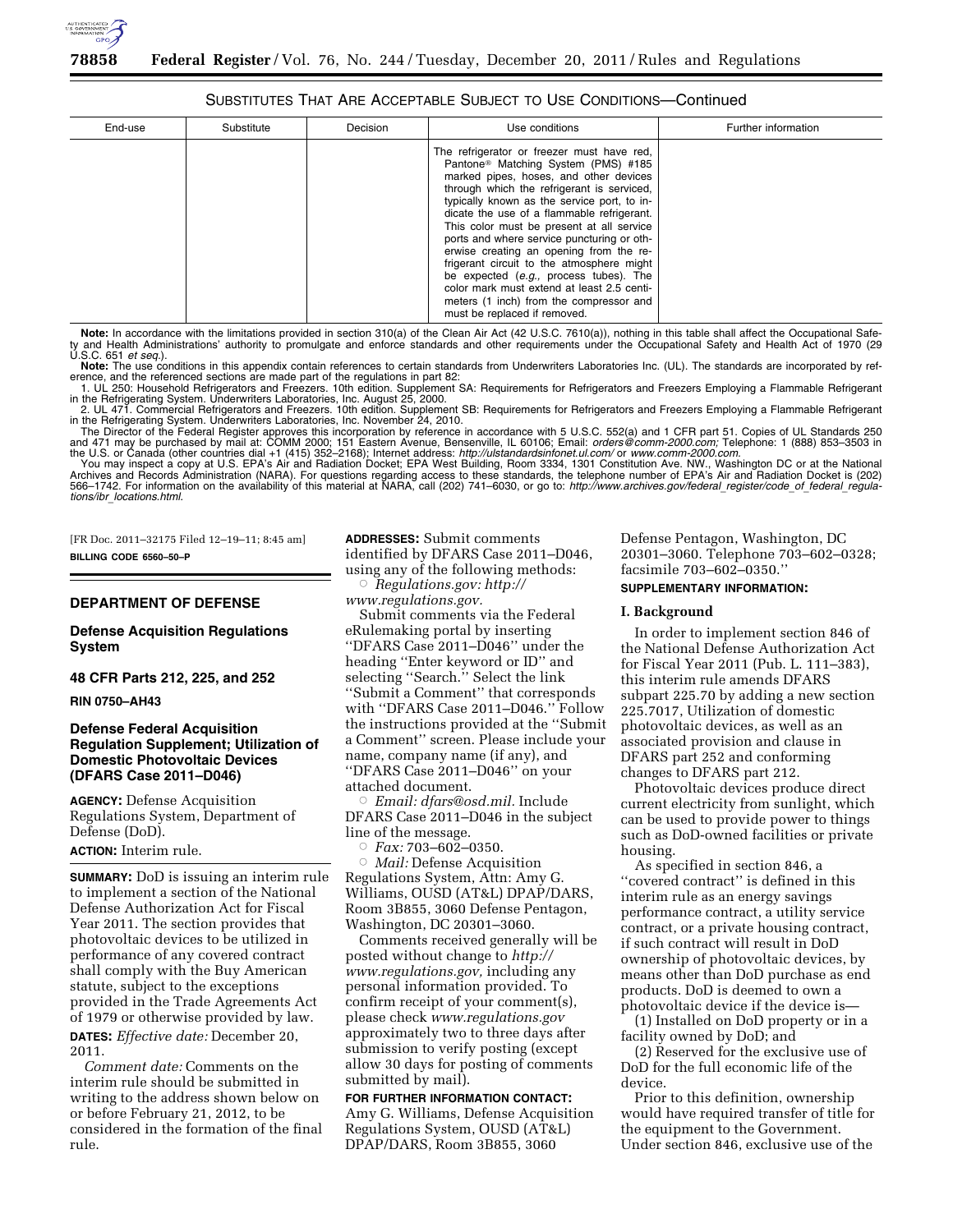power for the full economic life of the equipment equates to ownership and would then require compliance with 41 U.S.C. chapter 83, Buy American, unless DoD does not have exclusive rights to the power generated from the device (could be under any of the scenarios identified in (1) or (2) above) or the contract term is less than the full economic life of the photovoltaic device.

Land leases are not included in the DFARS definition of ''covered contract,'' because the DFARS does not cover land leases. Contracts that include purchase of photovoltaic devices as end products are covered under the standard DFARS Buy American—trade agreements provisions and clauses.

Photovoltaic devices provided under any covered contract shall comply with the Buy American statute, subject to the exceptions to that statute provided in the Trade Agreements Act of 1979 (19 U.S.C. 2501 *et seq.*) or otherwise provided by law.

Exceptions are provided for qualifying country photovoltaic devices, Free Trade Agreement or designated country photovoltaic devices (depending on the estimated value of the photovoltaic devices), and other foreign photovoltaic devices, if covered by the Buy American statute and the cost of a domestic photovoltaic device would be unreasonable (*i.e.,* 50 percent more than the cost of the foreign photovoltaic device).

#### **II. Executive Orders 12866 and 13563**

Executive Orders (E.O.s) 12866 and 13563 direct agencies to assess all costs and benefits of available regulatory alternatives and, if regulation is necessary, to select regulatory approaches that maximize net benefits (including potential economic, environmental, public health and safety effects, distributive impacts, and equity). E.O. 13563 emphasizes the importance of quantifying both costs and benefits, of reducing costs, of harmonizing rules, and of promoting flexibility. This is a significant regulatory action and, therefore, was subject to review under section 6(b) of E.O. 12866, Regulatory Planning and Review, dated September 30, 1993. This rule is not a major rule under 5 U.S.C. 804.

### **III. Determination of Applicability**

DoD has not made a determination to apply the requirement of section 846 of the National Defense Authorization Act (NDAA) for Fiscal Year (FY) 2011 to contracts at or below the simplified acquisition threshold (SAT), but has determined to apply the rule to

contracts for the acquisition of commercial items.

## *A. Applicability to Contracts at or Below the Simplified Acquisition Threshold*

41 U.S.C. 1905 governs the applicability of laws to contracts or subcontracts in amounts not greater than the simplified acquisition threshold. It is intended to limit the applicability of laws to such contracts or subcontracts. 41 U.S.C. 1905 provides that if a provision of law contains criminal or civil penalties, or if the FAR Council makes a written determination that it is not in the best interest of the Federal Government to exempt contracts or subcontracts at or below the SAT, the law will apply to them. DoD has not made that determination. Therefore, this rule does not apply below the simplified acquisition threshold.

# *B. Applicability to Contracts for the Acquisition of Commercial Items*

41 U.S.C. 1906 governs the applicability of laws to contracts for the acquisition of commercial items, and is intended to limit the applicability of laws to contracts for the acquisition of commercial items. 41 U.S.C. 1906 provides that if a provision of law contains criminal or civil penalties, or if DoD makes a written determination that it is not in the best interest of the Federal Government to exempt commercial item contracts, the provision of law will apply to contracts for the acquisition of commercial items.

Therefore, given that the requirements of section 846 of the NDAA for FY 2011 were enacted to promote utilization of domestic photovoltaic devices, DoD has determined that it is in the best interest of the Federal Government to apply the rule to contracts for the acquisition of commercial items, as defined at FAR 2.101. An exception for contracts for the acquisition of commercial items would exclude a significant portion of contracts intended to be covered by the law, thereby undermining the overarching public policy purpose of the law.

### **IV. Regulatory Flexibility Act**

DoD expects that this interim rule may have a significant economic impact on a substantial number of small entities within the meaning of the Regulatory Flexibility Act, 5 U.S.C. 601, *et seq.*  Therefore, an initial regulatory flexibility analysis has been prepared and is summarized as follows:

This interim rule implements section 846 of the National Defense Authorization Act for Fiscal Year 2011 (Pub. L. 111–383), by providing regulatory coverage on utilization of

domestic photovoltaic devices under certain covered contracts.

The objective of the rule is to promote utilization of domestic photovoltaic devices under an energy savings contract, a utility service contract, or a private housing contract, if such contract does not include DoD purchase of photovoltaic devices as end products, but will nevertheless result in DoD ownership of photovoltaic devices. According to the statute, DoD is deemed to own a photovoltaic device if the device is—

(1) Installed on DoD property or in a facility owned by DoD; and

(2) Reserved for the exclusive use of DoD for the full economic life of the device.

The legal basis for the rule is section 846 of the National Defense

Authorization Act for Fiscal Year 2011. This rule generally applies to other than small entities. When purchasing renewable power generated via on-site photovoltaic devices, DoD can either purchase the photovoltaic devices and thereby own, operate, and maintain the devices for their full economic life (already covered in DFARS part 225) or can do variations of the following:

a. Enter into an energy savings performance contract, which is a contracting method in which the contractor provides capital to facilitate energy savings projects and maintains them in exchange for a portion of the energy savings generated. Under this arrangement, the Government would take title to the devices during contract performance or at the conclusion of the contract. For example, the Defense Logistics Agency-Energy uses the master Department of Energy indefinite delivery-indefinite quantity contract and awards task orders off that contract. Of the 16 contractors, all are large businesses. There are subcontracting goals that each contractor has to meet, but the ultimate task order award is made to a large business.

b. Enter into a power purchase agreement, also referred to as a utility service contract, for the purchase of the power output of photovoltaic devices that are installed on DoD land or buildings, but owned, operated, and maintained by the contractor. At the conclusion of the contract, DoD would either require the contractor to dismantle and remove the photovoltaic equipment, abandon the equipment in place, or would re-compete the requirement and if the incumbent contractor is the successful offeror, the follow-on contract would allow for continued power purchase from the existing devices. If the incumbent contractor is not the successful offeror,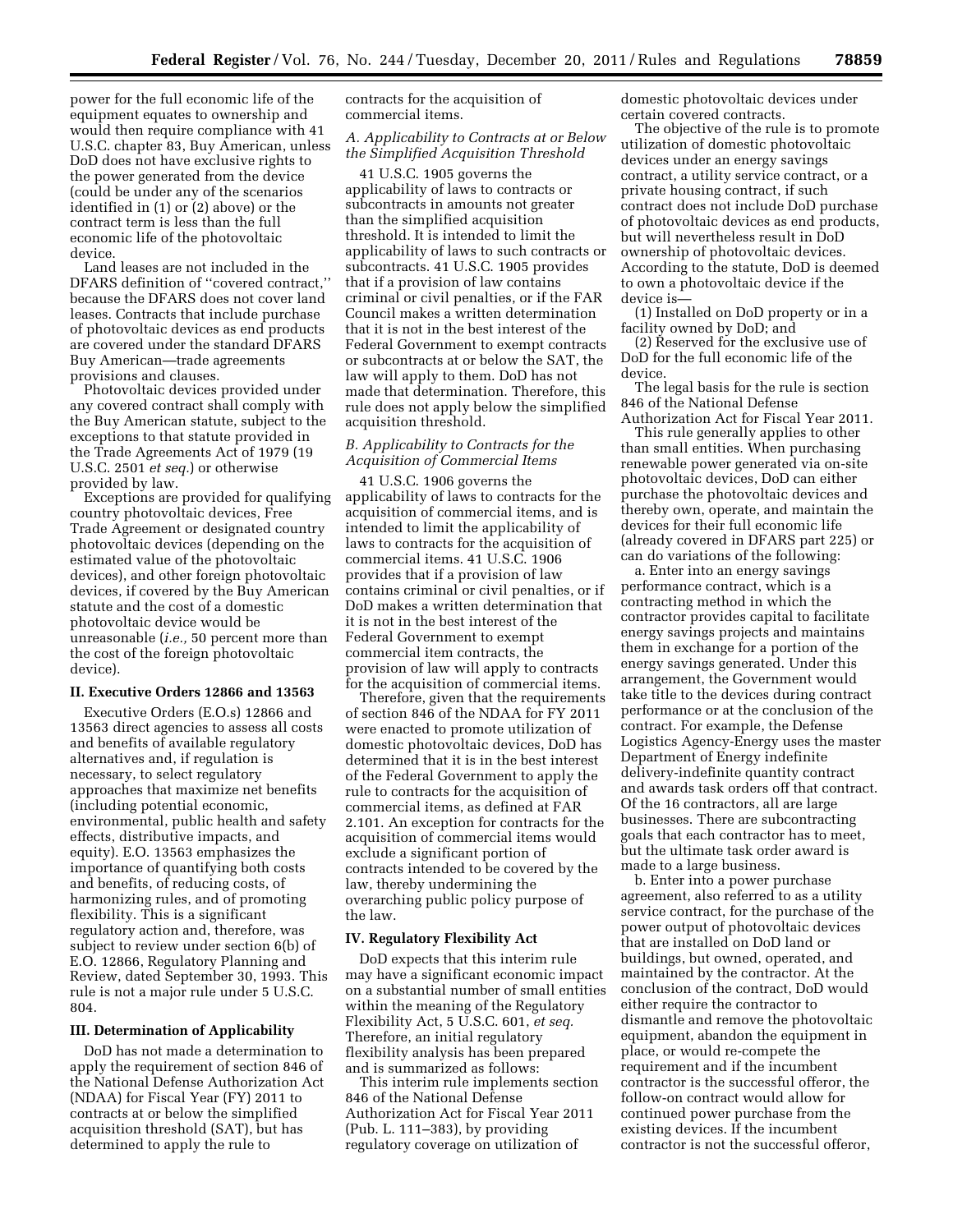the contractor would be required to dismantle and remove the devices. Prime contractors for this type of contract would generally be large businesses, based on the capital costs involved in these projects. However, many developers tend to subcontract out the majority of work to smaller companies.

We do not currently have data available on whether any of the manufacturers of photovoltaic devices are small entities. This rule will promote utilization of domestic photovoltaic devices, even when the Government does not take title to the devices.

The requirements of the rule will not apply below the simplified acquisition threshold.

Since the prime contractors subject to this rule are large businesses, the reporting requirements will not impact small entities. Since the photovoltaic devices are commercially available offthe-shelf items, there will be no requirement to track to the origin of the components, but just to inform the prime contractor of the place of manufacture.

The rule does not duplicate, overlap, or conflict with any other Federal rules.

DoD did not identify any significant alternatives that would accomplish the objectives of the statute.

DoD invites comments from small business concerns and other interested parties on the expected impact of this rule on small entities.

DoD will also consider comments from small entities concerning the existing regulations in subparts affected by this rule in accordance with 5 U.S.C. 610. Interested parties must submit such comments separately and should cite 5 U.S.C. 610 (DFARS Case 2011–D046), in correspondence.

### **V. Paperwork Reduction Act**

The rule imposes an information collection requirement that requires the approval of the Office of Management and Budget under 44 U.S.C. chapter 35. However, the new DFARS provision at 252.225–7018, Photovoltaic Devices— Certificate, does not impose additional information collection requirements to the paperwork burden previously approved under OMB Control Number 0704–0229, entitled ''Defense Federal Acquisition Regulation Supplement Part 225, Foreign Acquisition, and related clauses,'' currently approved through November 30, 2013, in the amount of 147,944 hours. The proposed provision is a variant of the Buy American-trade agreements provisions that are already cleared.

# **VI. Determination To Issue an Interim Rule**

A determination has been made under the authority of the Secretary of Defense, that urgent and compelling reasons exist to publish an interim rule prior to affording the public an opportunity to comment. This interim rule implements section 846 of the National Defense Authorization Act for Fiscal Year 2011. This requirement became effective upon enactment, January 7, 2011. This action is necessary in order to enable contracting officers to prevent violations of the Anti-Deficiency Act by inadvertent award of a covered contract that does not contain the appropriate restrictions with regard to country of origin of photovoltaic devices to be utilized in performance of the contract. Failure to implement this requirement promptly can also have adverse effects on the U.S. photovoltaic industry, which this statute was designed to protect. However, pursuant to 41 U.S.C. 1707 and FAR 1.501–3(b), DoD will consider public comments received in response to this interim rule in the formation of the final rule.

## **List of Subjects in 48 CFR Parts 212, 225, and 252**

Government procurement.

### **Ynette R. Shelkin,**

*Editor, Defense Acquisition Regulations System.* 

Therefore, 48 CFR parts 212, 225, and 252 are amended as follows:

■ 1. The authority citation for 48 CFR parts 212, 225, and 252 continues to read as follows:

**Authority:** 41 U.S.C. 1303 and 48 CFR chapter 1.

# **PART 212—ACQUISITION OF COMMERCIAL ITEMS**

■ 2. Amend section 212.301 in paragraph by redesignating paragraphs  $(f)(iv)(F)$  through  $(L)$  as paragraphs  $(f)(iv)(G)$  through  $(M)$ , and adding new paragraph (f)(iv)(F) to read as follows:

#### **212.301 Solicitation provisions and contract clauses for the acquisition of commercial items.**

 $(f) * * * *$ 

 $(iv) * * * *$ 

(F) Use the provision at 252.225– 7018, Photovoltaic Devices—Certificate, as prescribed in 225.7017–4(b). \* \* \* \* \*

# **PART 225—FOREIGN ACQUISITION**

■ 3. Add sections 225.7017 through 225.7017–4 to subpart 225.70 to read as follows:

## **Subpart 225.70—Authorization Acts, Appropriations Acts, and Other Statutory Restrictions on Foreign Acquisition**

Sec.

| ÷                           | ÷ | ÷ |  |                                        |  |  |  |
|-----------------------------|---|---|--|----------------------------------------|--|--|--|
|                             |   |   |  | 225.7017 Utilization of domestic       |  |  |  |
| photovoltaic devices.       |   |   |  |                                        |  |  |  |
| 225.7017-1 Definitions.     |   |   |  |                                        |  |  |  |
| $225.7017 - 2$ Restriction. |   |   |  |                                        |  |  |  |
| 225.7017-3 Exceptions.      |   |   |  |                                        |  |  |  |
|                             |   |   |  | 225.7017-4 Solicitation provisions and |  |  |  |
| contract clauses.           |   |   |  |                                        |  |  |  |
|                             |   |   |  |                                        |  |  |  |

#### **225.7017 Utilization of domestic photovoltaic devices.**

## **225.7017–1 Definitions.**

As used in this section— *Covered contract* means an energy savings performance contract, a utility service contract, or a private housing contract awarded by DoD, if such contract results in DoD ownership of photovoltaic devices, by means other than DoD purchase as end products. DoD is deemed to own a photovoltaic device if the device is—

(1) Installed on DoD property or in a facility owned by DoD; and

(2) Reserved for the exclusive use of DoD for the full economic life of the device.

*Designated country photovoltaic device, domestic photovoltaic device, foreign photovoltaic device, Free Trade Agreement country photovoltaic device, photovoltaic device, qualifying country photovoltaic device,* and *U.S.-made photovoltaic device* are defined in the clause at 252.225–7017, Photovoltaic Devices.

#### **225.7017–2 Restriction.**

In accordance with section 846 of the National Defense Authorization Act for Fiscal Year 2011, photovoltaic devices provided under any covered contract shall comply with 41 U.S.C. chapter 83, Buy American, subject to the exceptions to that statute provided in the Trade Agreements Act of 1979 (19 U.S.C. 2501 *et seq.*) or otherwise provided by law.

#### **225.7017–3 Exceptions.**

DoD requires the contractor to utilize domestic photovoltaic devices in covered contracts, with the following exceptions:

(a) *Qualifying country.* Qualifying country photovoltaic devices may be utilized in any covered contract, because 225.103(a)(i)(A) provides an exception to the Buy American Act for products of qualifying countries, as defined in 225.003.

(b) *Buy American–unreasonable cost.*  For a covered contract that utilizes photovoltaic devices valued at less than \$203,000, the exception for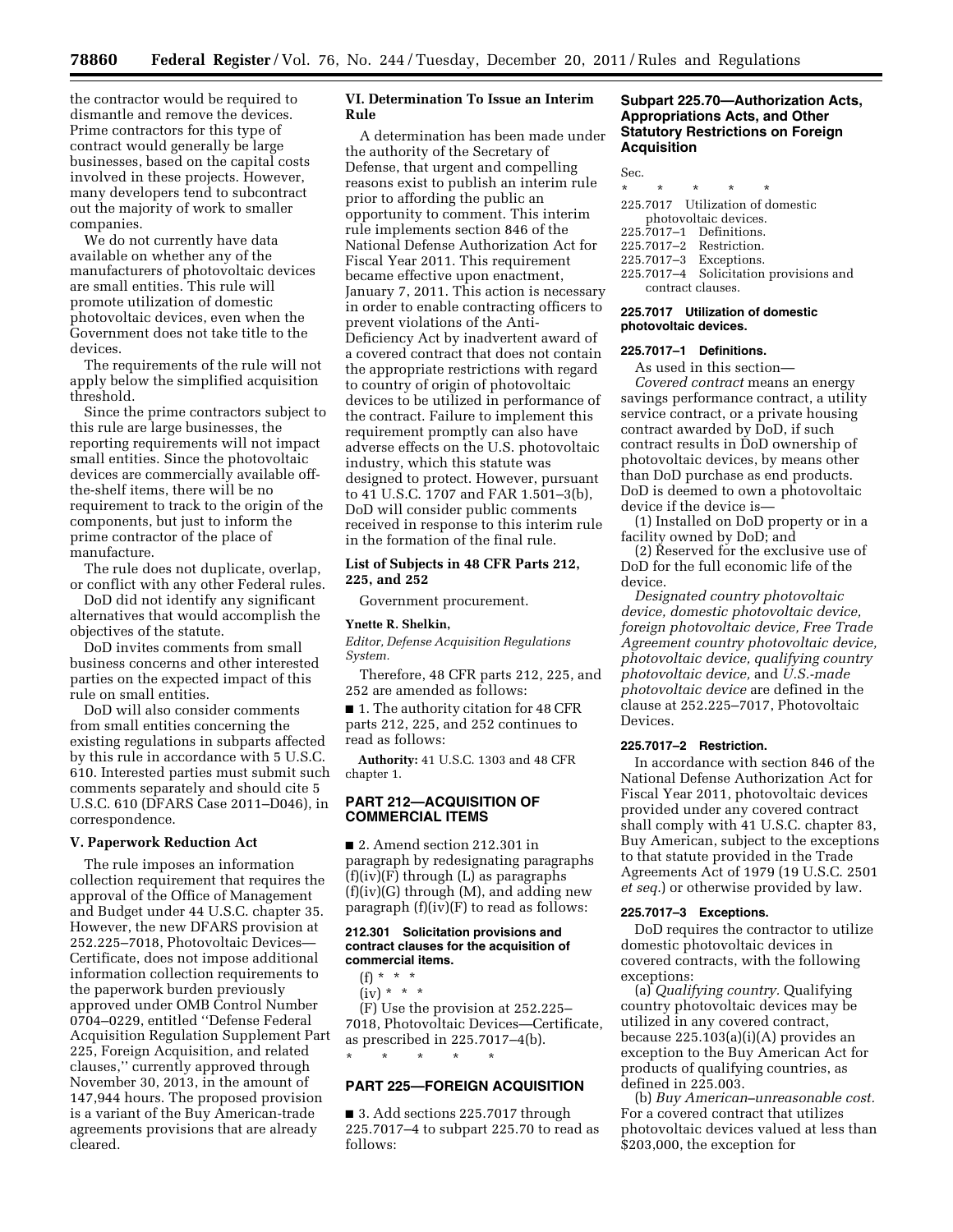unreasonable cost may apply (see FAR 25.103(c)). If the cost of a foreign photovoltaic device plus 50 percent is less than the cost of a domestic photovoltaic device, then the foreign photovoltaic device may be utilized.

(c) *Trade agreements.* (1) *Free Trade Agreements.* For a covered contract that utilizes photovoltaic devices valued at \$25,000 or more, photovoltaic devices may be utilized from a country covered under the acquisition by a Free Trade Agreement, depending upon dollar threshold (see FAR 25.4).

(2) *World Trade Organization— Government Procurement Agreement.*  For covered contracts that utilize photovoltaic devices that are valued at \$203,000 or more, only U.S.-made photovoltaic devices, designated country photovoltaic devices, or qualifying country photovoltaic devices may be utilized.

### **225.7017–4 Solicitation provisions and contract clauses.**

(a)(1) Use the clause at 252.225–7017, Photovoltaic Devices, in solicitations for a contract that—

(i) Is expected to exceed the simplified acquisition threshold; and

(ii) May be a covered contract, *i.e.,* an energy savings performance contract, a utility service contract, or a private housing contract awarded by DoD, if such contract results in DoD ownership of photovoltaic devices, by means other than DoD purchase as end products.

(2) Use the clause in the resultant contract if it is a covered contract (*i.e.,*  will result in DoD ownership of photovoltaic devices, by means other than DoD purchase as end products).

(b) Use the provision at  $252.225 - 7018$ , Photovoltaic Devices—Certificate, in solicitations containing the clause at 252.225–7017.

# **PART 252—SOLICITATION PROVISIONS AND CONTRACT CLAUSES**

■ 4. Amend section 252.212–7001 by redesignating paragraphs (b)(12) through (30) as paragraphs (b)(13) through (31), and adding new paragraph (b)(12) to read as follows:

## **252.212–7001 Contract Terms and Conditions Required to Implement Statutes or Executive Orders Applicable to Defense Acquisitions of Commercial Items.**

\* \* \* \* \*

(b) \* \* \* (12) \_\_\_252.225–7017, Photovoltaic Devices (DEC 2011) (Section 846 of Pub. L. 111–383).

\* \* \* \* \*

■ 5. Add sections 252.225-7017 and 252.225–7018 to read as follows:

# **252.225–7017 Photovoltaic Devices.**

As prescribed in 225.7017–4(a), use the following clause:

### **Photovoltaic Devices (DEC 2011)**

(a) *Definitions.* As used in this clause— *Bahrainian photovoltaic device* means an article that—

(i) Is wholly manufactured in Bahrain; or (ii) In the case of an article that consists in whole or in part of materials from another country, has been substantially transformed in Bahrain into a new and different article of commerce with a name, character, or use distinct from that of the article or articles from which it was transformed.

*Canadian photovoltaic device* means an article that has been substantially transformed in Canada into a new and different article of commerce with a name, character, or use distinct from that of the article or articles from which it was transformed.

*Caribbean Basin country photovoltaic device* means an article that—

(i) Is wholly manufactured in a Caribbean Basin country; or

(ii) In the case of an article that consists in whole or in part of materials from another country, has been substantially transformed in a Caribbean Basin country into a new and different article of commerce with a name, character, or use distinct from that of the article or articles from which it was transformed.

*Designated country* means— (i) A World Trade Organization Government Procurement Agreement (WTO GPA) country (Aruba, Austria, Belgium, Bulgaria, Canada, Cyprus, Czech Republic, Denmark, Estonia, Finland, France, Germany, Greece, Hong Kong, Hungary, Iceland, Ireland, Israel, Italy, Japan, Korea (Republic of), Latvia, Liechtenstein, Lithuania, Luxembourg, Malta, Netherlands, Norway, Poland, Portugal, Romania, Singapore, Slovak Republic, Slovenia, Spain, Sweden, Switzerland, Taiwan (known in the World Trade Organization as ''the Separate Customs Territory of Taiwan, Penghu, Kinmen, and Matsu'' (Chinese Taipei)), or the United Kingdom);

(ii) A Free Trade Agreement country (Australia, Bahrain, Canada, Chile, Costa Rica, Dominican Republic, El Salvador, Guatemala, Honduras, Mexico, Morocco, Nicaragua, Peru, or Singapore);

(iii) A least developed country (Afghanistan, Angola, Bangladesh, Benin, Bhutan, Burkina Faso, Burundi, Cambodia, Central African Republic, Chad, Comoros, Democratic Republic of Congo, Djibouti, East Timor, Equatorial Guinea, Eritrea, Ethiopia, Gambia, Guinea, Guinea-Bissau, Haiti, Kiribati, Laos, Lesotho, Liberia, Madagascar, Malawi, Maldives, Mali, Mauritania, Mozambique, Nepal, Niger, Rwanda, Samoa, Sao Tome and Principe, Senegal, Sierra Leone, Solomon Islands, Somalia, Tanzania, Togo, Tuvalu, Uganda, Vanuatu, Yemen, or Zambia); or

(iv) A Caribbean Basin country (Antigua and Barbuda, Aruba, Bahamas, Barbados, Belize, Bonaire, British Virgin Islands, Curacao, Dominica, Grenada, Guyana, Haiti, Jamaica, Montserrat, Saba, St. Kitts and

Nevis, St. Lucia, St. Vincent and the Grenadines, Sint Eustatius, Sint Maarten, or Trinidad and Tobago).

*Designated country photovoltaic device*  means a WTO GPA country photovoltaic device, a Free Trade Agreement country photovoltaic device, a least developed country photovoltaic device, or a Caribbean Basin country photovoltaic device.

*Domestic photovoltaic device* means a photovoltaic device manufactured in the United States.

*Foreign photovoltaic device* means a photovoltaic device other than a domestic photovoltaic device.

*Free Trade Agreement country* means Australia, Bahrain, Canada, Chile, Costa Rica, Dominican Republic, El Salvador, Guatemala, Honduras, Mexico, Morocco, Nicaragua, Peru, or Singapore.

*Free Trade Agreement country photovoltaic device* means an article that—

(i) Is wholly manufactured in a Free Trade Agreement country; or

(ii) In the case of an article that consists in whole or in part of materials from another country, has been substantially transformed in a Free Trade Agreement country into a new and different article of commerce with a name, character, or use distinct from that of the article or articles from which it was transformed.

*Least developed country photovoltaic device* means an article that—

(i) Is wholly manufactured in a least developed country; or

(ii) In the case of an article that consists in whole or in part of materials from another country, has been substantially transformed in a least developed country into a new and different article of commerce with a name, character, or use distinct from that of the article or articles from which it was transformed.

*Moroccan photovoltaic device* means an article that—

(i) Is wholly manufactured in Morocco; or (ii) In the case of an article that consists in whole or in part of materials from another country, has been substantially transformed in Morocco into a new and different article of commerce with a name, character, or use distinct from that of the article or articles from which it was transformed.

*Peruvian photovoltaic device* means an article that—

(i) Is wholly manufactured in Peru; or (ii) In the case of an article that consists in whole or in part of materials from another country, has been substantially transformed in Peru into a new and different article of commerce with a name, character, or use distinct from that of the article or articles from which it was transformed.

*Photovoltaic device* means a device that converts light directly into electricity through a solid-state, semiconductor process.

*Qualifying country* means any country listed in the definition of ''qualifying country'' at 225.003 of the Defense Federal Acquisition Regulation Supplement (DFARS).

*Qualifying country photovoltaic device*  means a photovoltaic device manufactured in a qualifying country.

*United States* means the 50 States, the District of Columbia, and outlying areas.